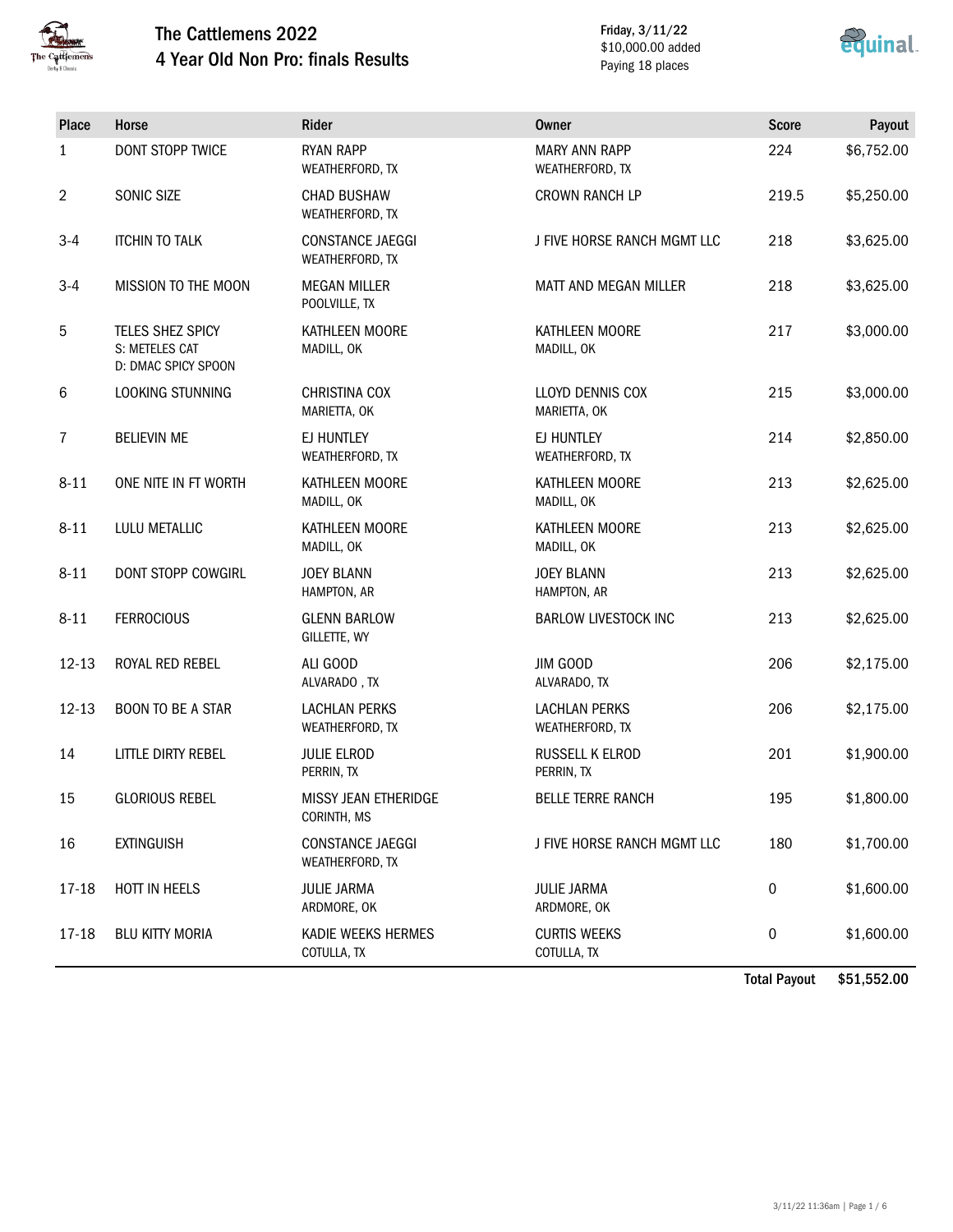

## The Cattlemens 2022 4 Year Old Non Pro: finals: Gelding Results

Friday, 3/11/22 Paying 5 places



| <b>Place</b>   | Horse                   | <b>Rider</b>                               | Owner                                   | <b>Score</b> | Payout     |
|----------------|-------------------------|--------------------------------------------|-----------------------------------------|--------------|------------|
| 1              | <b>DONT STOPP TWICE</b> | <b>RYAN RAPP</b><br>WEATHERFORD, TX        | <b>MARY ANN RAPP</b><br>WEATHERFORD, TX | 224          | \$2,499.00 |
| $\overline{2}$ | SONIC SIZE              | <b>CHAD BUSHAW</b><br>WEATHERFORD, TX      | CROWN RANCH LP                          | 219.5        | \$2,082.50 |
| $3-4$          | <b>ITCHIN TO TALK</b>   | CONSTANCE JAEGGI<br>WEATHERFORD, TX        | J FIVE HORSE RANCH MGMT LLC             | 218          | \$1,457.75 |
| $3-4$          | MISSION TO THE MOON     | MEGAN MILLER<br>POOLVILLE, TX              | MATT AND MEGAN MILLER                   | 218          | \$1,457.75 |
| 5              | <b>BELIEVIN ME</b>      | EJ HUNTLEY<br>WEATHERFORD, TX              | EJ HUNTLEY<br>WEATHERFORD, TX           | 214          | \$833.00   |
| 6              | <b>FERROCIOUS</b>       | <b>GLENN BARLOW</b><br>GILLETTE, WY        | <b>BARLOW LIVESTOCK INC</b>             | 213          | \$0.00     |
| 7              | <b>EXTINGUISH</b>       | <b>CONSTANCE JAEGGI</b><br>WEATHERFORD, TX | J FIVE HORSE RANCH MGMT LLC             | 180          | \$0.00     |
|                |                         |                                            |                                         |              |            |

Total Payout \$8,330.00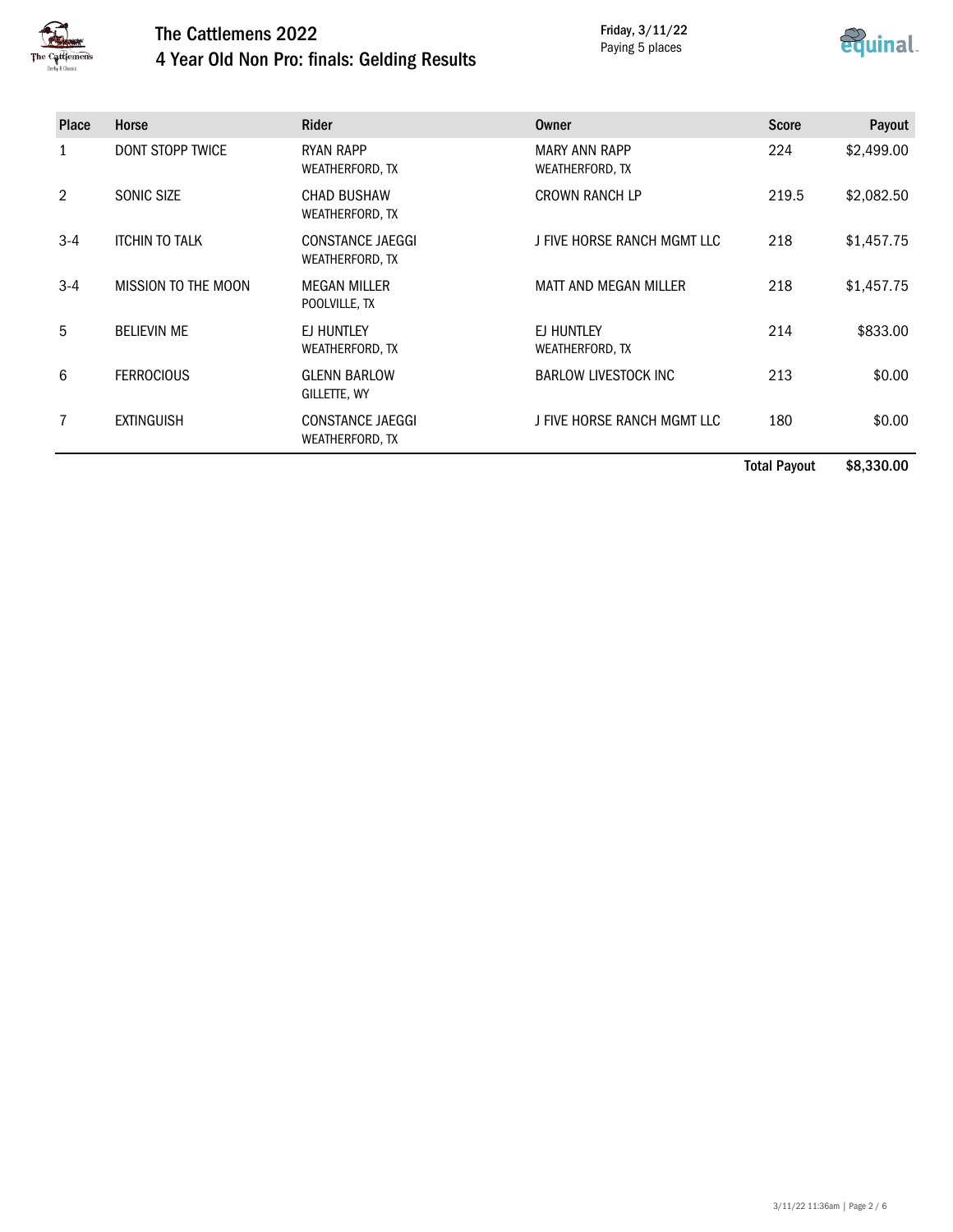

### The Cattlemens 2022 4 Year Old Non Pro: finals: \$25K Novice Results

Friday, 3/11/22 Paying 6 places



| <b>Place</b> | <b>Horse</b>             | <b>Rider</b>                               | Owner                                   | <b>Score</b> | Payout     |
|--------------|--------------------------|--------------------------------------------|-----------------------------------------|--------------|------------|
| 1            | SONIC SIZE               | <b>CHAD BUSHAW</b><br>WEATHERFORD, TX      | <b>CROWN RANCH LP</b>                   | 219.5        | \$3,234.00 |
| $2 - 3$      | <b>ITCHIN TO TALK</b>    | <b>CONSTANCE JAEGGI</b><br>WEATHERFORD, TX | J FIVE HORSE RANCH MGMT LLC             | 218          | \$2,263.80 |
| $2 - 3$      | MISSION TO THE MOON      | <b>MEGAN MILLER</b><br>POOLVILLE, TX       | MATT AND MEGAN MILLER                   | 218          | \$2,263.80 |
| 4            | <b>BELIEVIN ME</b>       | EJ HUNTLEY<br>WEATHERFORD, TX              | EJ HUNTLEY<br>WEATHERFORD, TX           | 214          | \$1,293.60 |
| 5            | DONT STOPP COWGIRL       | <b>JOEY BLANN</b><br>HAMPTON, AR           | <b>JOEY BLANN</b><br>HAMPTON, AR        | 213          | \$970.20   |
| 6            | <b>BOON TO BE A STAR</b> | <b>LACHLAN PERKS</b><br>WEATHERFORD, TX    | <b>LACHLAN PERKS</b><br>WEATHERFORD, TX | 206          | \$754.60   |
| 7            | LITTLE DIRTY REBEL       | <b>JULIE ELROD</b><br>PERRIN, TX           | <b>RUSSELL K ELROD</b><br>PERRIN, TX    | 201          | \$0.00     |
| 8            | <b>GLORIOUS REBEL</b>    | <b>MISSY JEAN ETHERIDGE</b><br>CORINTH, MS | <b>BELLE TERRE RANCH</b>                | 195          | \$0.00     |
| 9            | <b>EXTINGUISH</b>        | CONSTANCE JAEGGI<br>WEATHERFORD, TX        | J FIVE HORSE RANCH MGMT LLC             | 180          | \$0.00     |

Total Payout \$10,780.00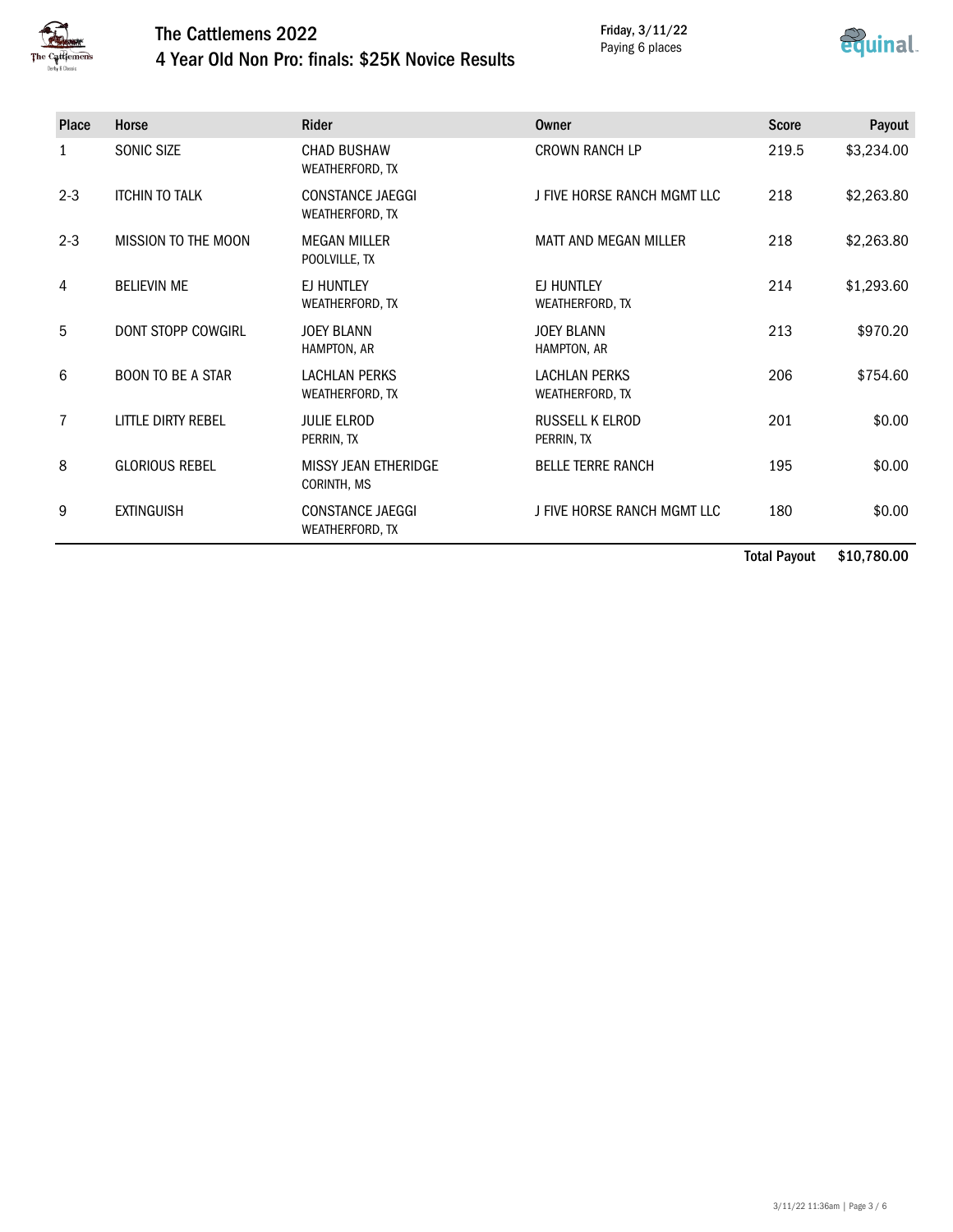

### The Cattlemens 2022 4 Year Old Non Pro: finals: Chrome Cash Results

Friday, 3/11/22 Paying 3 places



| <b>Place</b> | Horse                 | <b>Rider</b>                                         | Owner                               | <b>Score</b> | Payout     |
|--------------|-----------------------|------------------------------------------------------|-------------------------------------|--------------|------------|
|              | DONT STOPP COWGIRL    | JOEY BLANN<br>HAMPTON, AR                            | <b>JOEY BLANN</b><br>HAMPTON, AR    | 213          | \$2,042.40 |
|              | <b>GLORIOUS REBEL</b> | MISSY JEAN ETHERIDGE<br>CORINTH, MS                  | <b>BELLE TERRE RANCH</b>            | 195          | \$1,293.60 |
|              | THE HISSTORIAN        | JENNIFER CHRISTMANN FOLAND<br><b>WEATHERFORD, TX</b> | JEFFREY W FOLAND<br>WEATHERFORD, TX |              | \$784.00   |

Total Payout \$4,120.00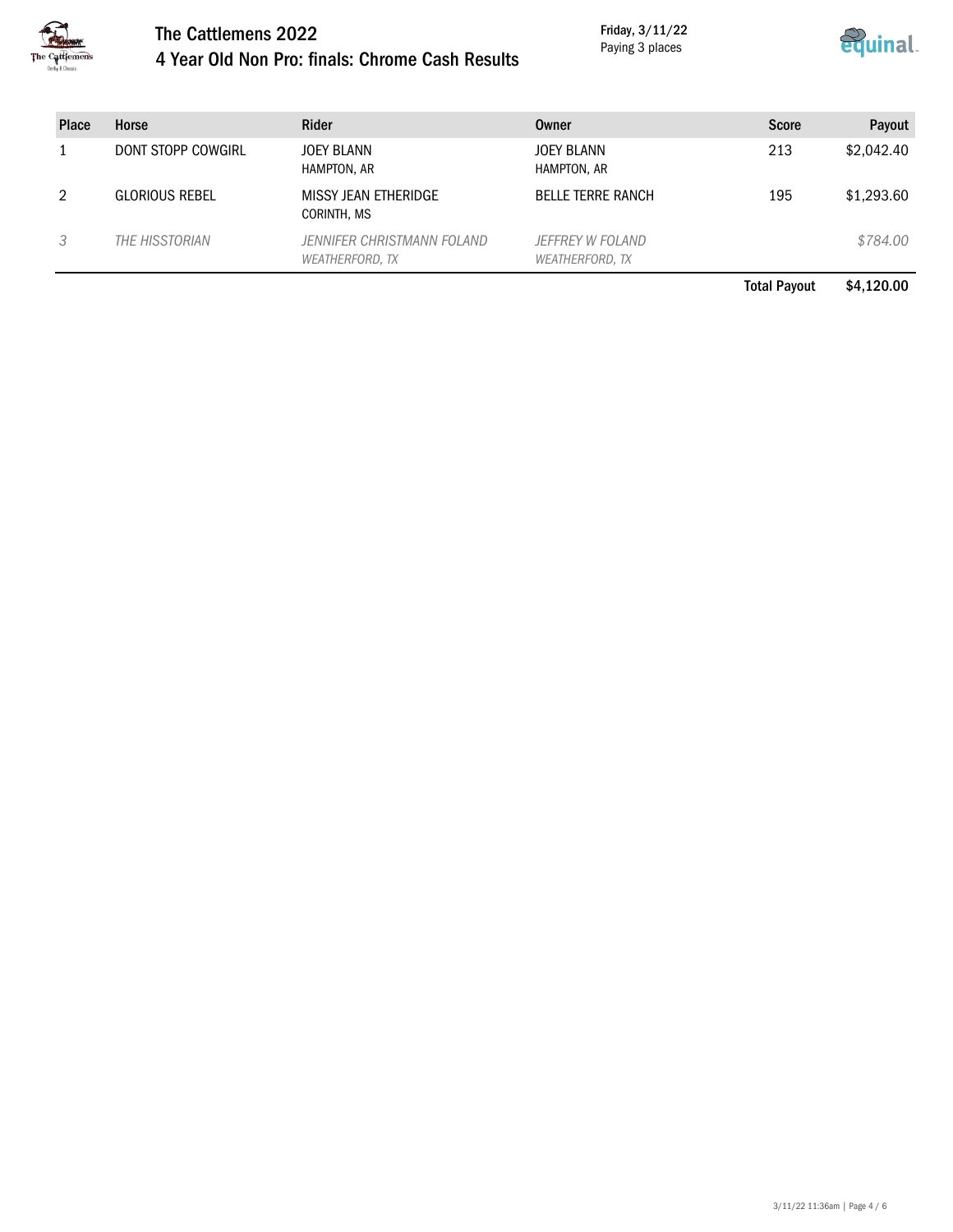

# The Cattlemens 2022

Friday, 3/11/22 Paying 2 places



4 Year Old Non Pro: finals: Limited \$200K Lte Results

| <b>Place</b> | Horse                    | Rider                               | <b>Owner</b>                  | <b>Score</b> | Payout     |
|--------------|--------------------------|-------------------------------------|-------------------------------|--------------|------------|
|              | LITTLE DIRTY REBEL       | JULIE ELROD<br>PERRIN, TX           | RUSSELL K ELROD<br>PERRIN, TX | 201          | \$1,764.00 |
| $1 - 2$      | <i><b>FERROCIOUS</b></i> | <b>GLENN BARLOW</b><br>GILLETTE, WY | BARLOW LIVESTOCK INC          |              | \$1,764.00 |

Total Payout \$3,528.00